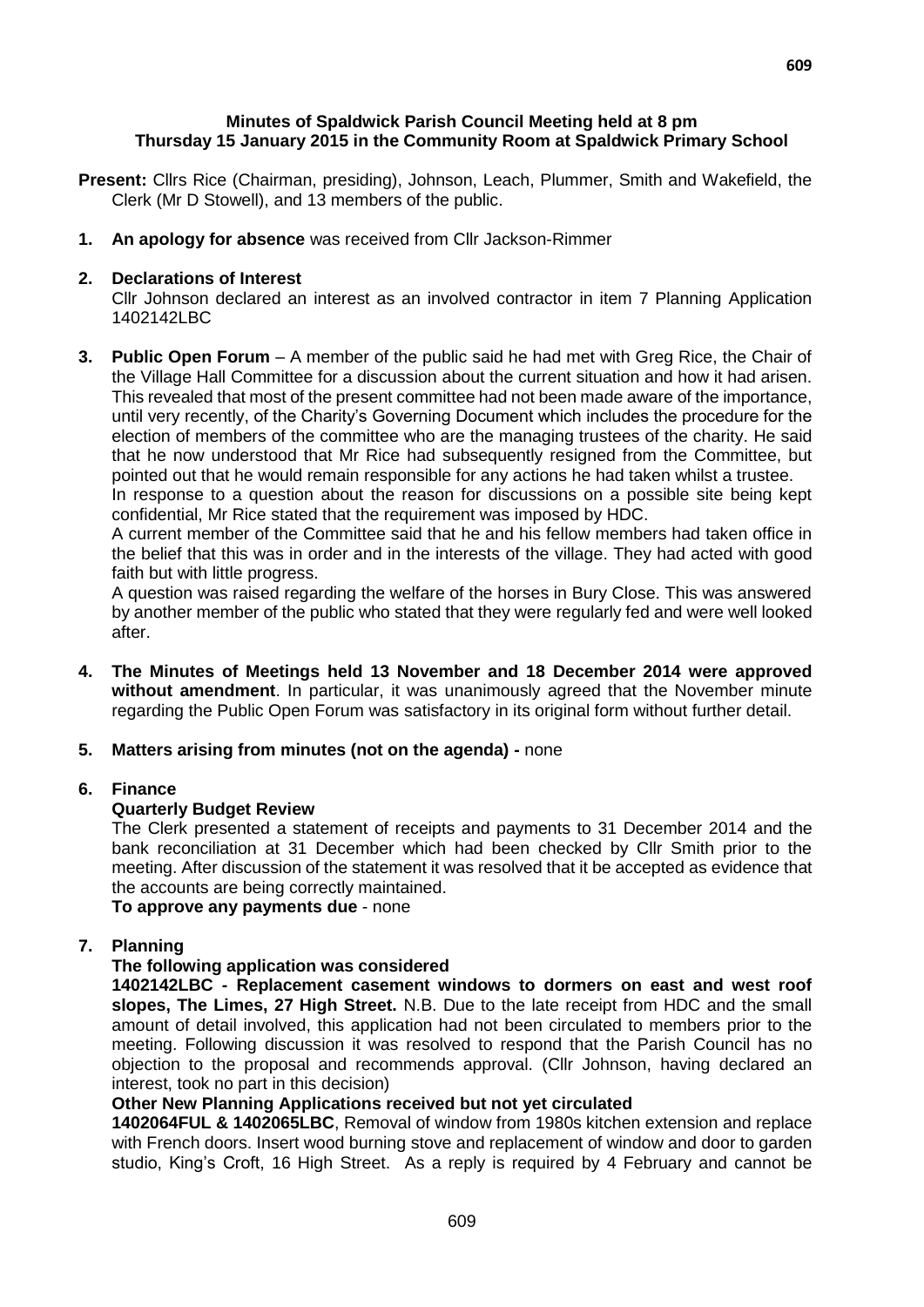extended, it was resolved to delegate the decision to the Clerk following receipt of comments from members and from the public (if any).

**To note applications determined by the Local Planning Authority (if any)** - none

## **8. Assets – Provision / Maintenance**

**War Memorial** – no progress reported on refurbishment or duplication of inscriptions **Footpath notice board** – proposal to locate at rear of board on village green awaiting trial. **Trees on Village Green** – four quotations received for removing dead wood and reducing canopy by 30% and for submitting prior notice of the work to HDC were tabled. Prices before addition of VAT (where applicable) were £1070, £725, £710 and £594. Following discussion it was resolved to accept the quotation of £725 + VAT from John Talbot of Cambridge Trees Ltd, Wyton-on-the-Hill, subject to his ability to commence the process immediately.

**Children's Play Area, Hedge cutting**. Cllr Wakefield stated that in her opinion the work is not complete. The hedge has only been done as far as the end of the garage belonging to the house next to the play area. She proposed that the contractor is instructed to cut it down along the whole length to the lower height. The Clerk suggested that the owner of no 23, who had complained about the hedge, should be consulted to confirm that is what they really want. On being put to the vote, it was resolved unanimously to accept Cllr Wakefield's proposal.

**Children's Play Area, Safety surface repairs.** The Clerk's action re the poor finish is outstanding.

**Bus Shelter, Royston Avenue.** Following the last meeting, details of the three shelters mentioned (installed prices £6380, £4975 & £2448) were circulated to councillors to enable an informed discussion to take place at this meeting. It appeared that the majority favoured one supplier on account of the price although the shelter was possibly too long and provided little protection from the weather. The Clerk therefore obtained a further quote from this supplier for a shorter, wider more enclosed shelter at £2630 which was presented to the meeting. Before a decision is made on the preferred design the clerk is to enquire whether one of the two openings could be at the rear to give access from the footway and whether more comfortable seating than the standard perch design is available. The meeting considered that the site at the existing bus stop sign in Royston Avenue is acceptable, subject to this continuing to be on the route of scheduled bus services when the contracts currently under discussion are placed, and to any necessary permission from the County and District authorities which will be sought when the position becomes clear. **Other Assets** – nothing reported.

# **9. Highways, footpaths, byways etc. – to note the following updates**

**Street Lighting PFI** – It was noted that an email was received from Balfour Beatty on December 24 apologising for the delay in completing the scheme; and an email from the Design Team on January 5 stating that High Street is not in the current programme so they won't be designing it yet. BB have subsequently been asked when they expect it to be programmed. A reply is awaited.

**Local Highway Improvement Initiative 2014/15** – It was noted that CCC has instructed the contractor to carry out the kerb improvement near the High Street post box; and that design work on the Thrapston Road footway improvement scheme is due to have started.

**Local Highway Improvement Initiative 2015/16** – The bid for 2 flashing 30 mph signs was submitted to the review panel on 7 November – a response is awaited.

**Litter Bin at High Street/Long Lane** – awaiting re-installation by HDC

**Potholes outside Spaldwick Service Station – awaiting action by CCC Highways.** 

**Winter Gritting** – The Clerk recently noticed that the published scheme does not include the Royston Avenue/Ferriman Road bus route as negotiated last winter, and has taken this up with the Network Manager, who has responded: 'There will be no additions to or reduction of the gritting routes this season. I am able to add your request to the list of roads to be considered for addition to the gritting routes, this review will be done over the summer months'.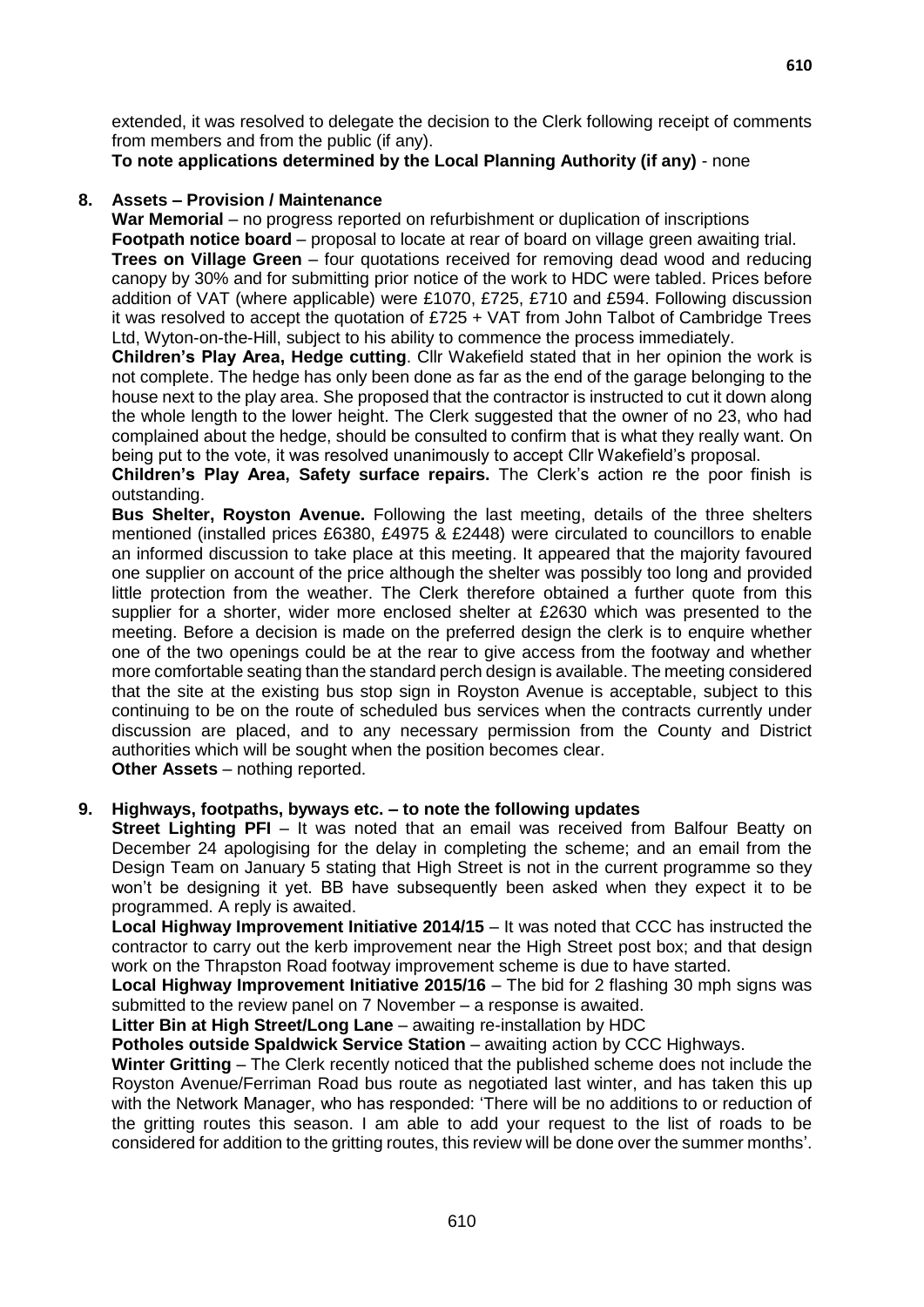- **10. Village Hall**  Cllr Leach gave a report of the Village Hall Committee meeting held January 7, which he had chaired. It was attended by two other members of the existing committee, and two other parish councillors as observers. The members confirmed that they had not been given a copy of the trust deed on joining the committee. They had been sent copies by the previous Chairman in October, but with no suggestion that the committee was wrongly constituted. The committee agreed to hold an Extraordinary General Meeting at 7.30 pm February 9 at Spaldwick School to elect a new committee. This would be advertised widely, with nominations being invited by February 6.
- **11. Bus Service changes**  The 'Final Options Feedback Report' was received from the CCC team on December 24. This summarised the main issues raised from the consultation, and how they intend to respond to the issues. The Clerk had immediately responded that it was very disappointing that no Saturday Service is proposed for Services 400 and 401. He was under the impression that it had been intended to retain the 400 Service between Spaldwick and Huntingdon virtually unchanged (including Saturdays); and that Saturday operation of the new 401 service would be included as an option in the tender request.
- **12. Water courses, drainage and flood risk measures** the Clerk reported as follows:

**A) Ditch adjacent to Willow House** connecting sheep field to the Brook – Cllr Mike Baker met with the Internal Drainage Board Engineer and the Clerk on December 20. Having discussed the matter with Mr & Mrs Wheeler they looked at the water courses in the area and concluded that with the exception of part of the ditch opposite the old recycling bin site they are in good order. As this patch is very overgrown with brambles and other vegetation it was not possible to see the non-return valve which stops water flowing back towards the village. It was agreed to contact the Highways Agency to get the area cleared and to ensure the valve can function correctly. Cllr Baker subsequently wrote to all residents regarding this matter **B) Pond at 54 Stow Road** - The Clerk is trying to ascertain whether removal of the pond is likely to affect local water courses and increase the risk of flooding.

### **13. Correspondence**

### **The following were noted:**

**HDC Decision Digest Nov 24 - Dec 17, 2014** - circulated by email 31 December **World War 2 commemoration** – CCC announce that grants of up to £500 are available for groups arranging events – details were circulated to members by email 6 January. **CCC Key Issues for November/December 2014** – circulated by email 12 January

### **The following were noted and responses considered:**

**Huntingdonshire Local Plan to 2036** – HDC have announced a Consultation on the current status continuing until 20 March targeted at all three council tiers. The Chairman, Clerk and one other councillor are invited to attend a seminar on either 26 January or 2 February – circulated by email 30 December, replies required by 16 January. The Clerk and Chairman confirmed that they will attend.

**Royal Garden Party** - CAPALC is looking for nominations by 27 January, in recognition of past service, for this event at Buckingham Palace on 12 May. No nomination was proposed.

**New Year 2016, Honours Nominations** – a letter from DCLG received via CAPALC invites nominations to be included for consideration in the New Year 2016 honours round. Citations are required by **Monday 9th March.** There was no immediate response. Members were asked to bring any nominations to the next ordinary meeting

**Parish Polls, Consultation on the Government's intentions to modernise parish poll regulations** – circulated by email 8 January, together with the Clerk's observations. There being nothing further to add, these observations were accepted as reflecting the Council's view.